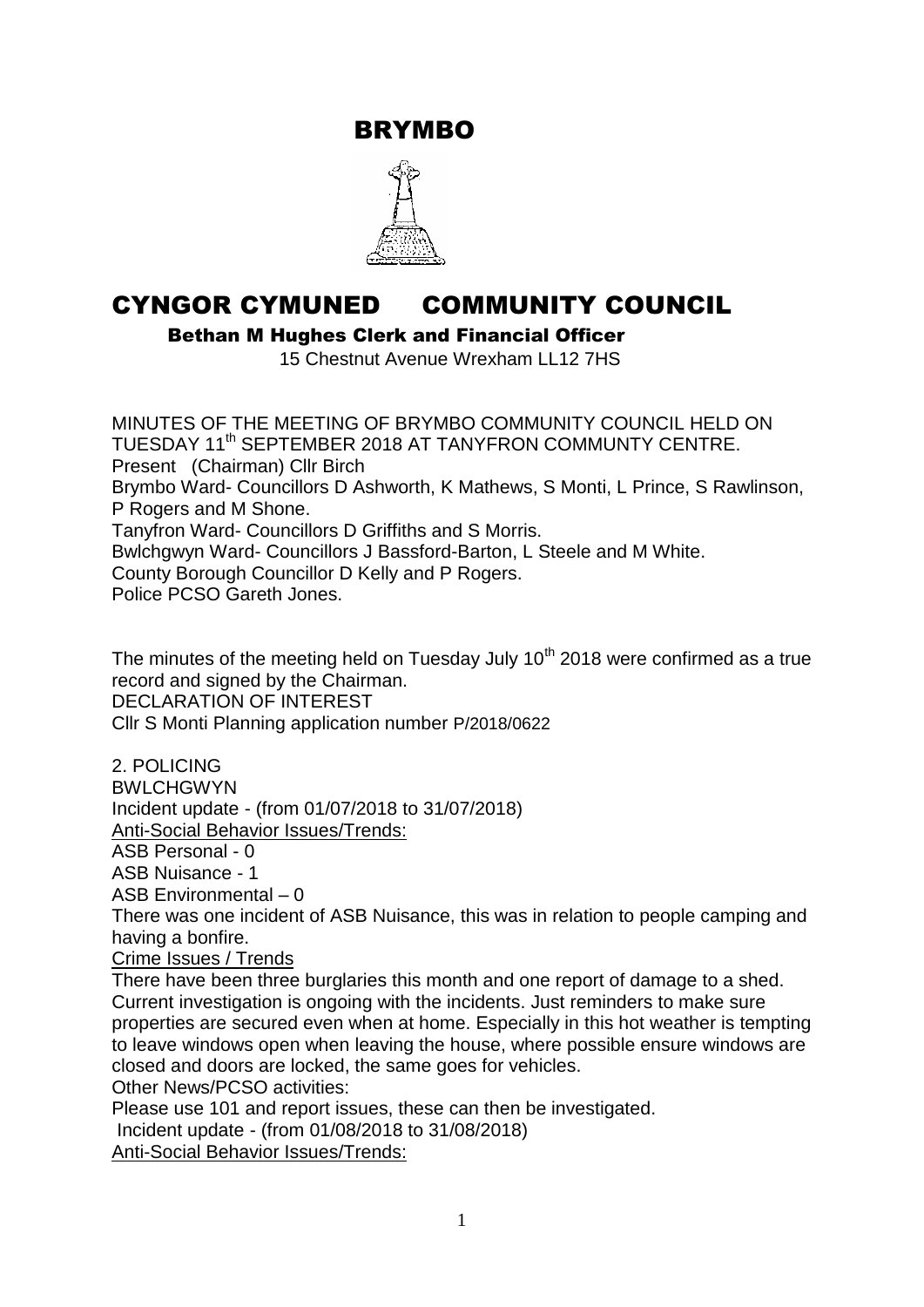ASB Personal - 1

ASB Nuisance - 1

ASB Environmental – 1

Crime Issues / Trends Just a reminder to make sure properties are secured even when at home. Especially in this hot weather is tempting to leave windows open when leaving the house. Where possible ensure windows are closed and doors are locked.

Few recent reports of a transit van driving around the area acting suspiciously. No details for the van so if details are obtained please report them to us. Other News/PCSO activities:

Please use 101 and report issues, these can then be investigated.

### BRYMBO/TANYFRON

Incident update - 01/07/2018 to 31/08/2018

Anti-Social Behavior Issues/Trends:

ASB Environmental - 0

ASB Personnel - 6

ASB Nuisance - 14

Reports of youths in Brymbo Sports and Social Club over the summer have engaged with them and in the process of doing Home visits.

### Crime Issues / Trends

### WRW15

Arson - College Hill Brymbo sign post

Fly Tipping in Tanyfron

Crim damage - Vron Shed,

Tanyfron fence

Theft – Dyke Street Pets

Plas Brymbo attempted break in CCTV footage obtained and circulated. Other News/PCSO activities:

Patrols will continue in Brymbo and Tanyfron area .

Engaging with the youths Halloween and Bonfire night approaching. Plas Brymbo

PCSO Jones told members that he had been liaising with the parents of the youths who had been engaged in incidents at the crick and the football club. He had been assured of their co-operation and was heartened by their support. Cllr Birch said he wished to thank PCSO Jones for his speedy response when he reported an incident to him. He thanked him for his work.

The new Seargent Luke Hughes introduced himself and ran through the crime statisitics for the area. He said that a significant arrest had been made after numerous burglaries , however details of the person arrested had already been shared on social media. He noted a slight increase in crime and said he was available if there were any concerns and would welcome any feedback. The Chairman thanked both for attending.

## 3. COUNTY BOROUGH COUNCILLOR'S REPORTS

CBC Kelly told members that the statutory period for the Flash site was 18/09/18. Highways would be returning however there had been no changes since the last application. He said he would be pushing for delegated refusal however an appeal could be made if this was granted.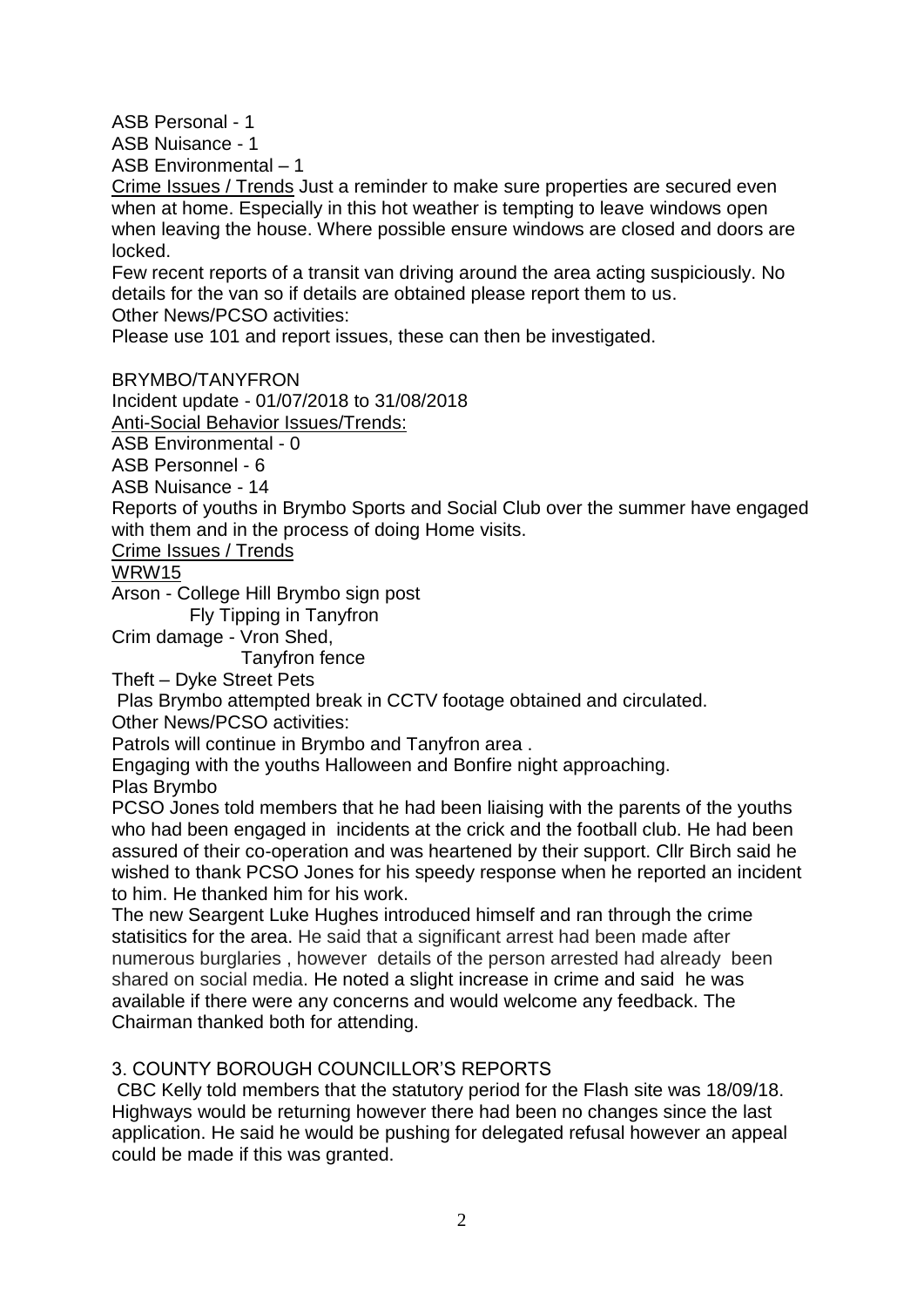CBC Rogers said that Brymbo Developments had confirmed that a public consultation would be held at the end of the month regaridng the new masterplan for the steelworks. He said that he could not comment further as he had not been informed of what it consisted. CBC Rogers told members that Canon Pam Powell had left St Mary's Church to take up another appointment in Flintshire. No new Vicar had been confirmed as yet. Cllr Griffiths said that there were overgrown trees on College Hill. CBC Rogers said he would forward the matter to WCBC. Also Cllr Morris said that there was also a problem with overgrown trees on a resident's property on Bryn Gwenfro. CBC Rogers said he would also chase that up.

### 4. ROADS.

No further information.

### 5. BUS SHELTER SERVICES AND STOPS

CBC Rogers said that there had been disquiet amongst some resident regarding free transport to local schools and concerns had been raised. He was working with WCBC to reach an agreement.

# 6. PLAYING FIELDS AND PLAYGROUNDS

No further information.

### 7. LIGHTING

John Francis from Jones Lighting attended the meeting to address members. He said that they had had a few problems with the INDO lights that they had used for other Community Councils and they had now found that the new ASD lantern was best value for money in their opinion. It had a 12 year warranty and an 80% energy saving. It was a quality product. Cllr White asked if there was a time issue for the loan application and Cllr Monti said that they had missed this month's cut off however December's would be the next application. Cllr Monti asked why the company had told her that the INDO lights were the best but they had now changed their mind. Mr Francis said that they had been wrong and issues had arisen. The Chairman said that members would need to make a decision on which lights to use. Mr Francis said that the ASD lantern was the one of the company's choice and that they recommend that it be used. He said a survey would be needed which would take a couple of weeks. He would then send the findings to the Clerk, with a price and members could then make a decision. Cllr Rogers proposed that the costings be got and brought back to the next meeting. Cllr Griffiths seconded the proposal. A vote was taken and all were in favour.

# 8. WAR MEMORIAL

No further information.

### 9. PLANNING

ERECTION OF TEMPORARY BUILDING INCLUDING THE INCORPORATION OF 3 SHIPPING CONTAINERS AS PART OF THE STRUCTURE BRYMBO FOSSIL FOREST NEW HIGH STREET BRYMBO P/2018/0557- No observations.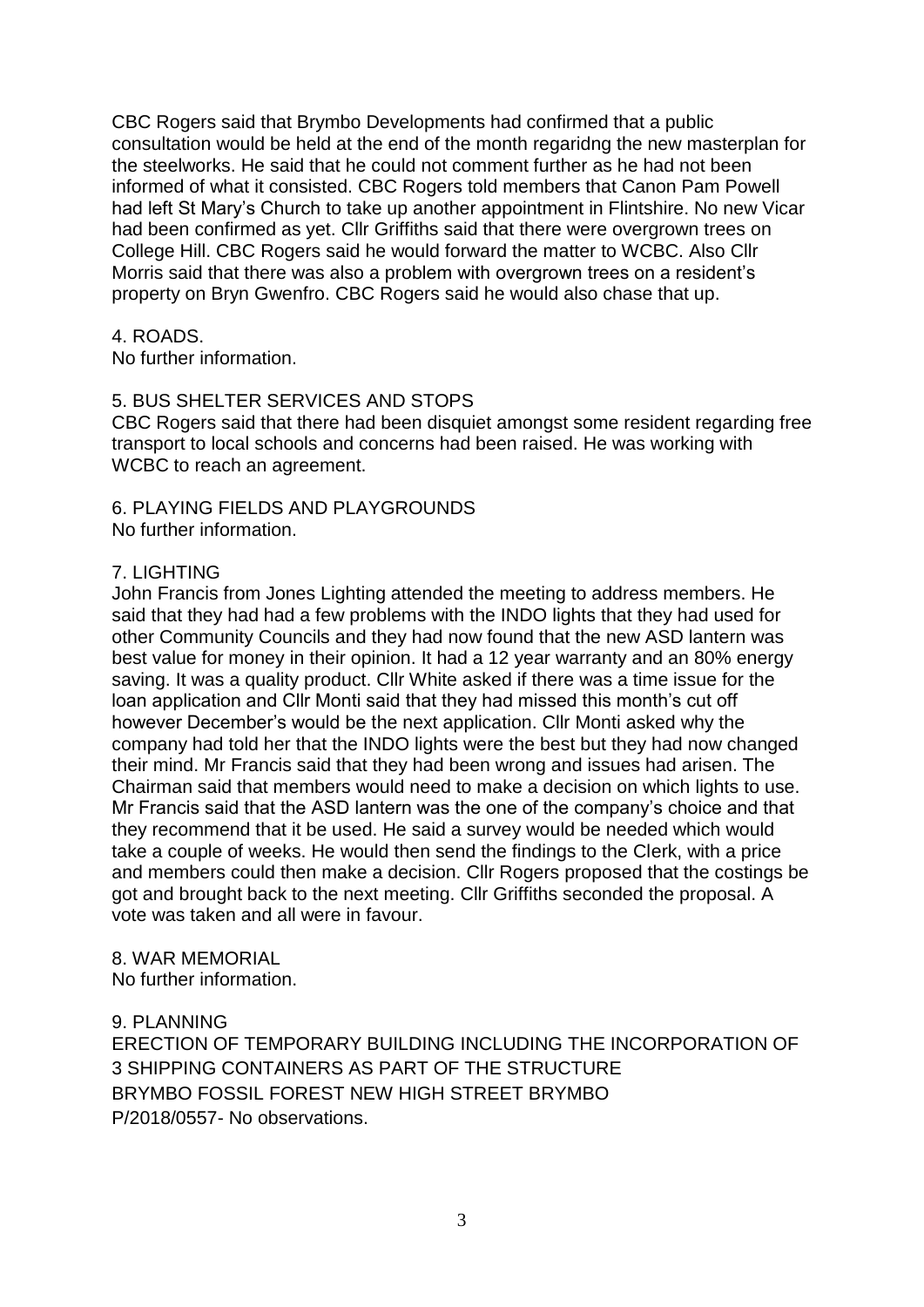CONSTRUCTION OF NEW VEHICULAR ACCESS AND OFF-ROAD PARKING AREA TOGETHER WITH RETAINING WALL (PARTLY IN RETROSPECT) 46 CHESHIRE VIEW BRYMBO P/2018/0654-No observations.

LOFT CONVERSION-DOR WER EXTENSION AND HIP TO GABLE CONVERSION 96 CHESHIRE VIEW BRYMBO P/2018/0660-No observations.

ONE NARROW GAUGE TRAIN MAINTENANCE DEV, ONE SINGLE STOREY BUILDING INCORPORATING THE TEMPORARY USE OF FOUR SHIPPING CONTAINERS, ONE ADDITIONAL SHIPPING CONTAINER ALONGSIDE BUILDING, ASSOCIATED LAMP HUT BUILDING , NARROW GUAGE TRACK AND PARKING TO BE CONSTRUCTED, TWO STATIONERY HERITAGE TRAIN CARRIAGES ON ISOLATED TRACK, SECURITY FENCE TO PERIMETER, FOUR SHIPPING CONTAINERS ALONGSIDE EXISITING PATH FOR STORAGE BRYMBO FOSSIL FOREST AREA BRYMBO P/2018/0661-No observations.

CONVERSION OF REDUNDANT TWO-STOREY STONE OUTBUILDING TO 1 NO. DWELLING CAPEL ISSA VICARAGE ROAD BRYMBO WREXHAM P/2018/0622-No observations.

#### 10. BVHA

CBC Kelly said that he had spoken to Denise Garland of WCBC and she was awaiting further information regarding BVH. He said that he had heard that they had been looking at sites however he had not been included or CBC Rogers in the viewings. He said he would chase this up as he had not heard from Denise Garland. He asked that the matter be kept on the monthly Agenda and that Denise Garland and Fields in Trust be invited to the next meeting. The Clerk said she would write to them both.

### 11. EXTERNAL AUDIT REPORT

The Clerk told members that Brymbo Community Council had received an unqualified audit report from the Auditor General of Wales.

They noted that the Notice of Appointment of date for the Exercise of Electors' Rights was advertised for 7 days before the start of the inspection period. The accounts and Audit (England) regulations 2011 require that the notice be placed for 14 consecutive days before the start of the inspection period.

They wished to draw to the Council's attention to the high levels of reserves, approximately 1.28 times the annual precept for 2017/2018. They said that the Council should consider the level of general reserves required and consider taking steps to reduce the level of reserves in future years if necessary. The minute's reference and date of approval of the Accounting Statement and the Annual Governance statement was blank. The Council had confirmed that these should read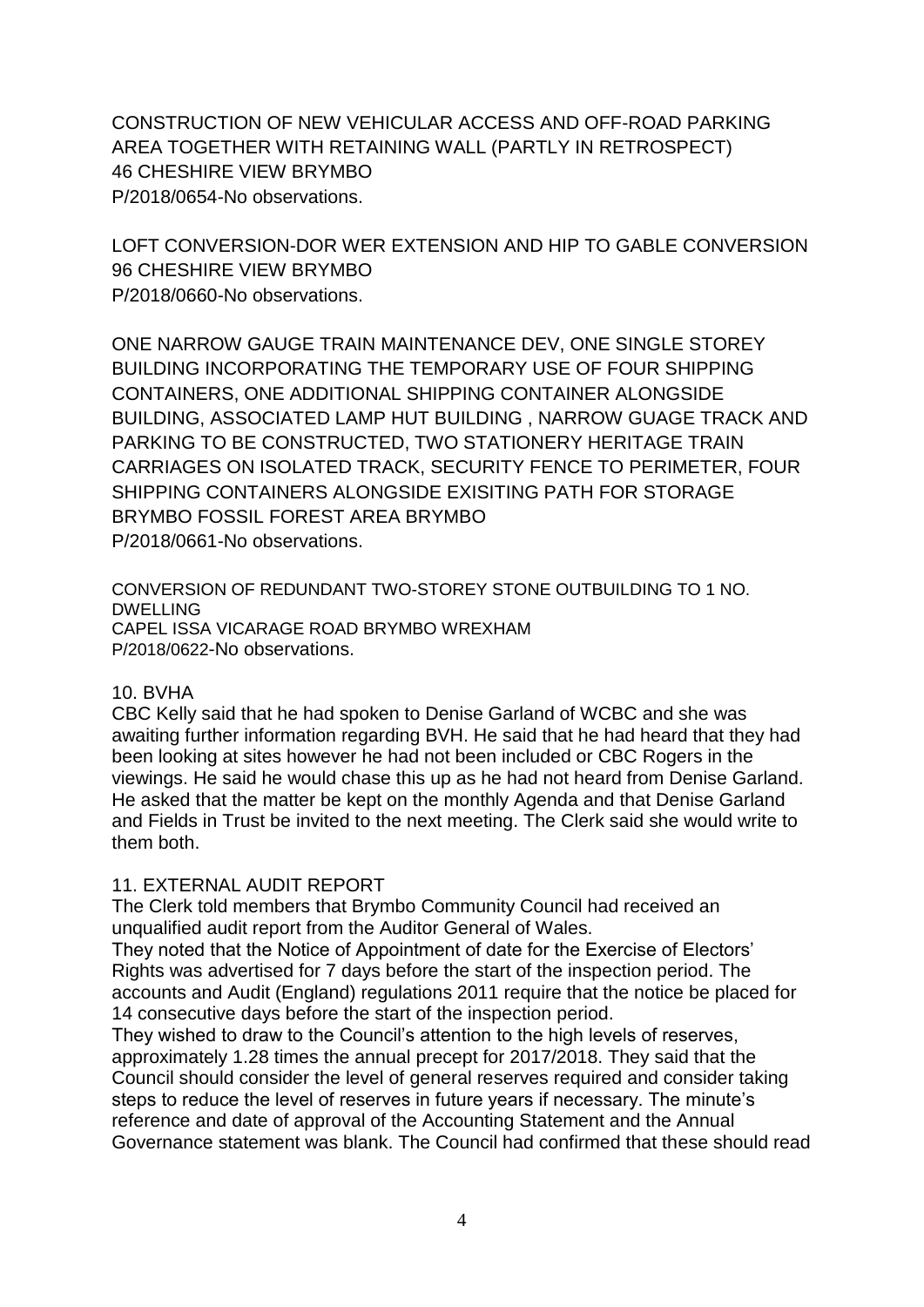8<sup>th</sup> May 2018 and reference number 10. These did not affect the audit opinion however needed to be addressed.

The Chairman thanked the Clerk for her work.

12. CORRESPONDENCE NIGHTINGALE HOUSE NEWSLETTER OVW-INDEPENDENT REVIEW PANEL ON CC AND TOWN COUNCILS IN WALES SUSAN ELAN JONES/KEN SKATES ADVICE SURGERIES POSTER LETTER OF THANKIS FROM CAROL REES FOR FUNDING THE PLAY AREA OVER THE HOLIDAYS

### 13. ACCOUNTS FOR PAYMENT

| 3279 | <b>JONES LIGHTING</b>                   | 213.12   |
|------|-----------------------------------------|----------|
| 3280 | <b>SCOTTISH POWER BRON GREEN</b>        | 35.95    |
| 3281 | <b>SCOTTISH POWER TYF MUGA</b>          | 41.99    |
| 3282 | THE VIC STUDIOS DONATION                | 120.00   |
| 3283 | <b>HOMESTART DONATION</b>               | 100.00   |
| 3284 | ST MARYS CHURCH WW1 GRANT               | 1400.00  |
|      | 3285 TONY CROFTS JULY & AUG B/G WAR MEM | 250.00   |
| 3286 | BTRT HIRE OF ROOM X3                    | 90.00    |
| 3287 | WCBC CAE MERFYN PLAY AREA               | 36000.00 |
| 3288 | BVHA ROOM HIRE YOUTH SERVICE            | 70.00    |
| 3289 | <b>ACCOUNTING SOLUTIONS PAYROLL</b>     | 59.61    |
| 3290 | <b>WELSH HEARTS B/G DE FIB</b>          | 1375.00  |
| 3291 | <b>JONES LIGHTING JULY &amp; AUG</b>    | 2211.13  |
| 292  | <b>SCOTTISH POWER JULY</b>              | 1062.61  |
|      | 3293 WCBC LODGE C/C COSTS               | 126.53   |
| 3294 | <b>WCBC REPAIR MEADOW VIEW</b>          | 42.14    |
| 3295 | NEW GATE MEADOW VIEW<br><b>WCBC</b>     | 415.73   |
| 3296 | <b>K STEVEN BRON GREEN</b>              | 240.00   |
| 3297 | <b>VRON GARDEN SERVICES BRON GREEN</b>  | 530.00   |
| 3298 | <b>B HUGHES REFUND OF POSTAGES</b>      | 7.25     |
| 3299 | <b>B M HUGHES SALARY</b>                | ¥        |
|      | 3300 SCOTTISH POWER ENERGY              | 1062.61  |
| 3301 | ACC SOL<br><b>PAYROLL</b>               | 19.87    |
| 3302 | <b>QT LLOYD BRONWENS GREEN</b>          | 150.00   |

The meeting closed at 8.35 p.m.